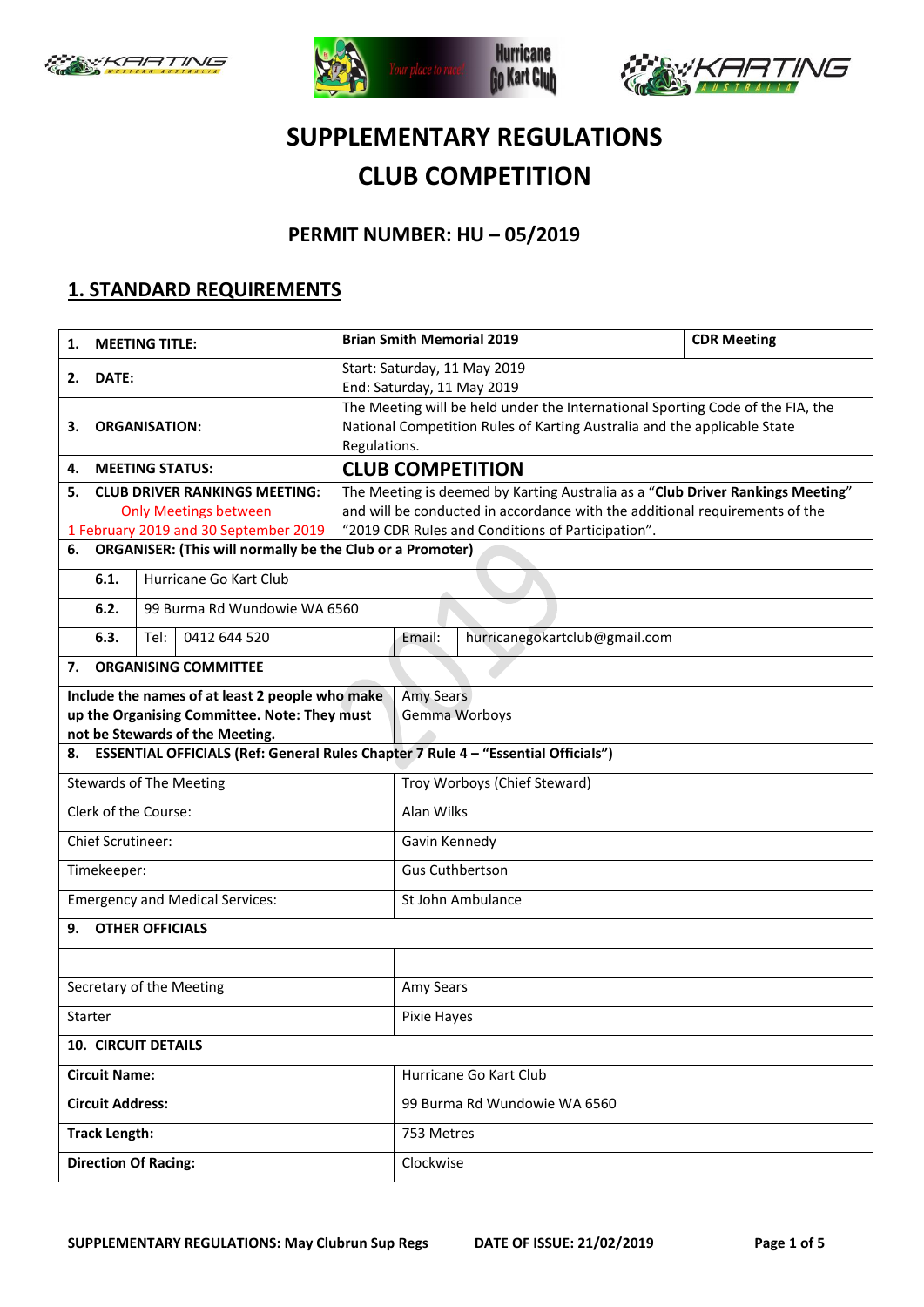





| <b>Track Density:</b>             | 34                                  |
|-----------------------------------|-------------------------------------|
| <b>Notice Board:</b>              | Behind the sea container            |
| <b>Stewards Office:</b>           | Bottom of the tower                 |
| <b>Mechanical Breakdown Lane:</b> | Will Not be in use at this Meeting. |
| Parc Fermé:                       | Located adjacent to the grid        |

### **2. ADMINISTRATION**

| <b>COMPETITION GROUPS</b><br>1.                               |                   | The Competition Groups listed below are permitted to compete at this Meeting.                                      |                                                                                             |                                       |                                                                         |  |  |  |
|---------------------------------------------------------------|-------------------|--------------------------------------------------------------------------------------------------------------------|---------------------------------------------------------------------------------------------|---------------------------------------|-------------------------------------------------------------------------|--|--|--|
|                                                               |                   | Competition Group names as listed in the 2019 Australian Karting Manual Competition                                |                                                                                             |                                       |                                                                         |  |  |  |
|                                                               |                   | Rules Chapter 5 Rule 7 must be used.                                                                               |                                                                                             |                                       |                                                                         |  |  |  |
| <b>Competition Group</b>                                      |                   | <b>Eligible Classes for each Competition Group</b>                                                                 |                                                                                             |                                       |                                                                         |  |  |  |
| Cadet                                                         |                   | Cadet 9                                                                                                            | Cadet 12                                                                                    | Cadet 4SS                             | <b>NOTE: Cadet 9 and Cadet 4SS MUST</b><br>be arranged behind Cadet 12. |  |  |  |
| <b>Junior (Lower Performance)</b>                             |                   | KA4 Light                                                                                                          | 4SS Junior                                                                                  | KA4 Heavy                             |                                                                         |  |  |  |
| <b>Junior (Higher Performance)</b>                            |                   | KA3 Junior                                                                                                         |                                                                                             |                                       |                                                                         |  |  |  |
| <b>Senior 4 Stroke</b>                                        |                   | 4SS Senior                                                                                                         |                                                                                             |                                       |                                                                         |  |  |  |
| <b>Senior (Lower Performance)</b>                             |                   | KA4 Combined                                                                                                       | KA3<br>Senior<br>Combined                                                                   | <b>Tag 125</b><br>Restricted<br>Light | TaG 125 Restricted<br>Medium                                            |  |  |  |
| <b>Senior TaG</b>                                             |                   | TaG 125 Light                                                                                                      | <b>TaG 125</b><br>Heavy                                                                     |                                       |                                                                         |  |  |  |
| <b>Open Performance</b>                                       |                   |                                                                                                                    |                                                                                             | WA Open Performance                   |                                                                         |  |  |  |
| $\bullet$<br>split into two (2) groups.                       |                   | Should a particular Competition Group reach 80% of the Track Density, the Classes in that Competition Group may be |                                                                                             |                                       |                                                                         |  |  |  |
| <b>ENTRIES</b><br>2.                                          |                   |                                                                                                                    |                                                                                             |                                       |                                                                         |  |  |  |
| 2.1 ENTRIES OPEN:                                             |                   | 9.00am 1/03/2019                                                                                                   |                                                                                             |                                       |                                                                         |  |  |  |
| 2.2 PRE-ENTRIES CLOSE:<br>lodging a Pre-Entry Will Not apply. |                   |                                                                                                                    | Two (2) days prior to the commencement of the Meeting 5.00pm 8/05/2019 Note: A discount for |                                       |                                                                         |  |  |  |
| 2.4 ENTRIES CLOSE:                                            | 1.30pm 11/05/2019 |                                                                                                                    |                                                                                             |                                       |                                                                         |  |  |  |
| <b>ENTRY FEE</b><br>з.                                        |                   |                                                                                                                    |                                                                                             |                                       |                                                                         |  |  |  |
|                                                               |                   | 3.1 The Entry Fee for each Competition Group at this Meeting including GST and TDF is as follows:                  |                                                                                             |                                       |                                                                         |  |  |  |
| <b>Competition Group Name</b>                                 |                   | <b>Entry Fee</b>                                                                                                   |                                                                                             |                                       |                                                                         |  |  |  |
| Cadet and Junior Groups                                       |                   | \$25.00                                                                                                            |                                                                                             |                                       |                                                                         |  |  |  |
| Senior Groups                                                 |                   | \$35.00                                                                                                            |                                                                                             |                                       |                                                                         |  |  |  |
| Second or Third Groups Entered                                |                   |                                                                                                                    | \$20.00                                                                                     |                                       |                                                                         |  |  |  |
|                                                               |                   |                                                                                                                    |                                                                                             |                                       |                                                                         |  |  |  |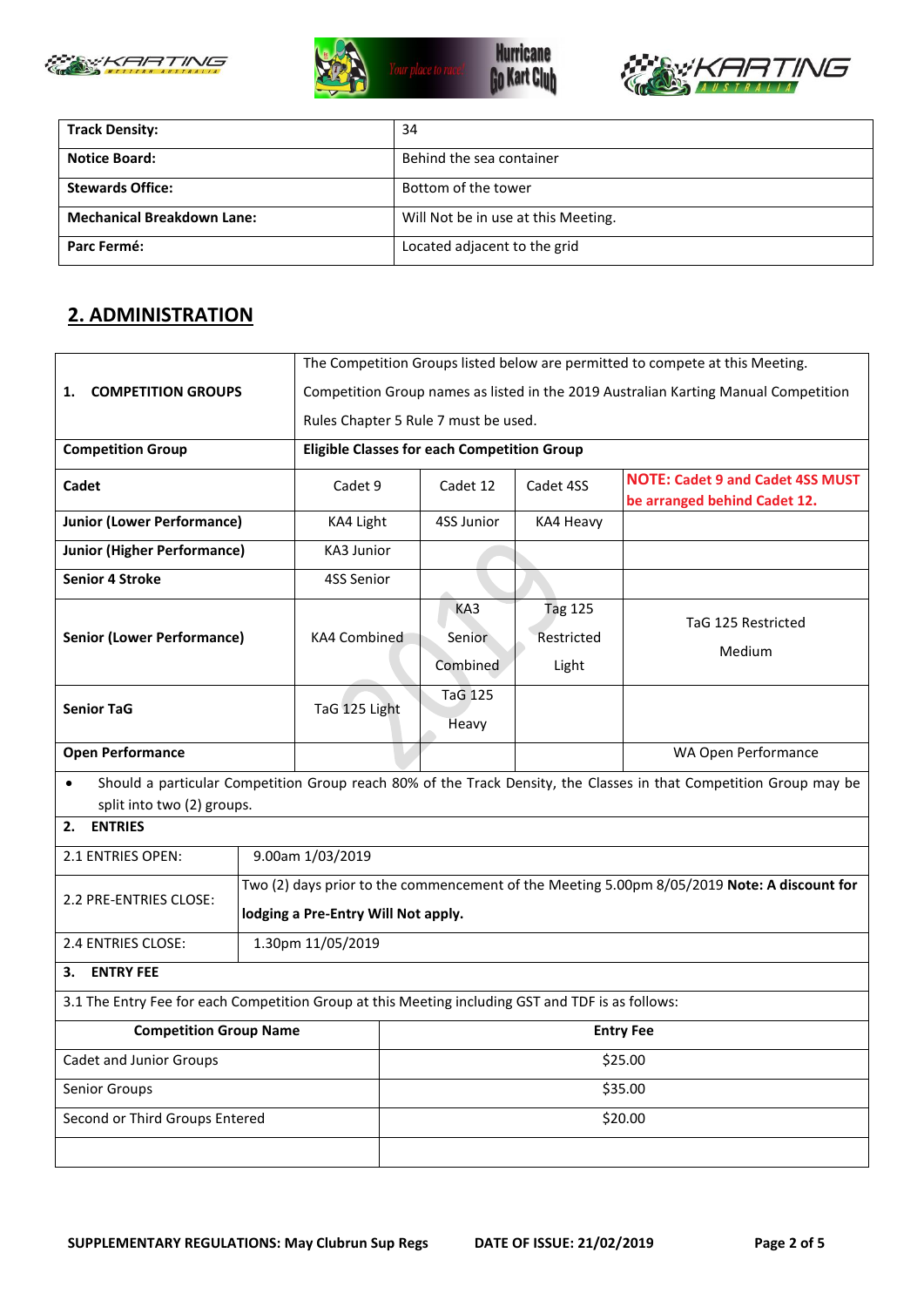





| <b>ENTRY PROCEDURE</b><br>4.                                                                                             |  |  |  |  |  |
|--------------------------------------------------------------------------------------------------------------------------|--|--|--|--|--|
| 4.1 Each Entry for this Meeting may be made using the CMS as follows:                                                    |  |  |  |  |  |
| Log on to your driver information via http://www.karting.net.au/<br>$\bullet$                                            |  |  |  |  |  |
| Click on the licence and entries icon (top centre of the screen)<br>$\bullet$                                            |  |  |  |  |  |
| Click on the "Enter a Race Meeting" icon<br>$\bullet$                                                                    |  |  |  |  |  |
| Enter your log on details<br>$\bullet$                                                                                   |  |  |  |  |  |
| Under 'My Details' functions, choose 'Pre Enter Race Meeting'<br>$\bullet$                                               |  |  |  |  |  |
| Choose the State in which the Meeting is being held                                                                      |  |  |  |  |  |
| Choose the Club who is the Organiser of the Meeting<br>$\bullet$                                                         |  |  |  |  |  |
| 4.2 Payment of the Entry Fee can be made as follows:                                                                     |  |  |  |  |  |
| Credit card Payments can be made via CMS using Secure Pay ONLY                                                           |  |  |  |  |  |
| Hurricane Go Kart Club<br>066 112<br>1013 6902<br>EFT:<br>BSB:<br><b>Account No:</b>                                     |  |  |  |  |  |
| Payment at the Track Will be accepted.                                                                                   |  |  |  |  |  |
| If accepted, the following payment methods are available: CASH ONLY                                                      |  |  |  |  |  |
|                                                                                                                          |  |  |  |  |  |
| <b>MINIMUM ENTRIES</b><br>5.                                                                                             |  |  |  |  |  |
| 5.1 4 is the minimum number of pre-entries which must be received for each Competition Group.                            |  |  |  |  |  |
| 5.2 If insufficient entries are received for a Competition Group to form in its own right, the Competition Group must be |  |  |  |  |  |
| consolidated in accordance with the Competition Rules Chapter $1 -$ Rule 9.                                              |  |  |  |  |  |
| <b>BRING A MATE SESSION</b><br>6.                                                                                        |  |  |  |  |  |
| 6.1 A "Bring a Mate" session Will Not be conducted at this Meeting.                                                      |  |  |  |  |  |
| <b>TEAMS COMPETITION</b><br>7.                                                                                           |  |  |  |  |  |
| 7.1 Teams Competition Will Not be conducted at this Meeting.                                                             |  |  |  |  |  |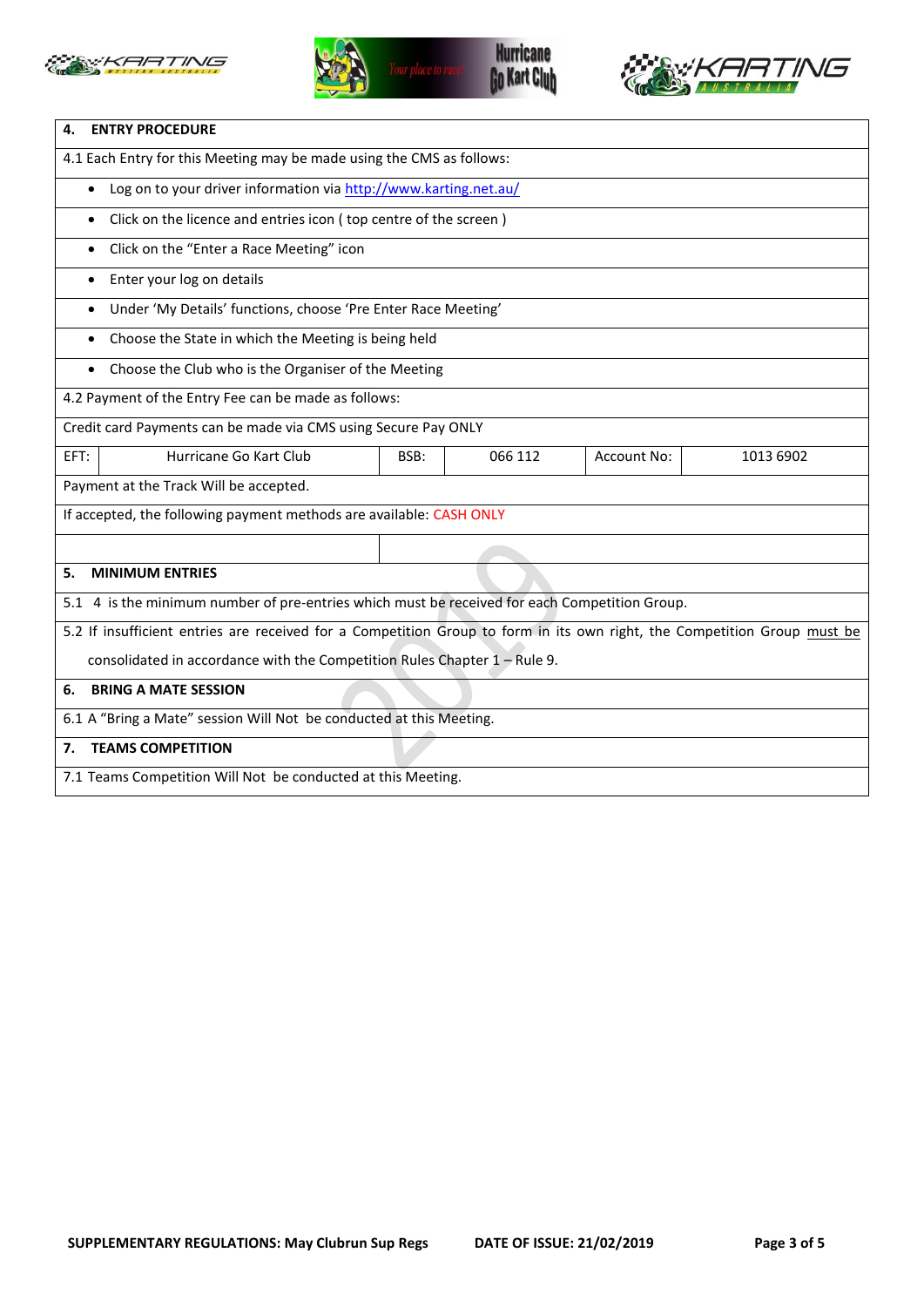





## **3. COMPETITION**

| 1.                     | <b>FORMAT OF RACING - CLUB COMPETITION GROUPS</b>                          |            |                                                                                                  |       |                                                                                                                 |                  |                           |           |         |  |
|------------------------|----------------------------------------------------------------------------|------------|--------------------------------------------------------------------------------------------------|-------|-----------------------------------------------------------------------------------------------------------------|------------------|---------------------------|-----------|---------|--|
| 1.1                    | 1 Practice session/s of 11.15am to 1.45pm will be held.<br><b>Practice</b> |            |                                                                                                  |       |                                                                                                                 |                  |                           |           |         |  |
|                        |                                                                            |            | There Will Not be Timed Qualifying at this Event.                                                |       |                                                                                                                 |                  |                           |           |         |  |
| 1.2                    | Qualifying                                                                 |            |                                                                                                  |       |                                                                                                                 |                  |                           |           |         |  |
|                        |                                                                            |            | If Timed Qualifying occurs (Order of Karts on the grid must be random - no high/low numbers)     |       |                                                                                                                 |                  |                           |           |         |  |
|                        |                                                                            |            | The system of gridding will be in accordance with State Regulations - Club Competition Format 17 |       |                                                                                                                 |                  |                           |           |         |  |
| 1.3                    | <b>Heats &amp; Final</b>                                                   |            | Heat 3 will be run lowest points to front<br>289 Points System - all points count.               |       |                                                                                                                 |                  |                           |           |         |  |
| 2.                     | <b>DISTANCES</b>                                                           |            |                                                                                                  |       |                                                                                                                 |                  |                           |           |         |  |
| Heat 1                 |                                                                            |            | 10 laps                                                                                          |       | Heat 2                                                                                                          | 10 laps          |                           | Heat 3    | 10 laps |  |
| <b>FINAL</b>           |                                                                            |            | 15 laps                                                                                          |       |                                                                                                                 |                  |                           |           |         |  |
| З.                     | <b>ACCESS TO CIRCUIT</b>                                                   |            |                                                                                                  |       |                                                                                                                 |                  |                           |           |         |  |
| 4.1                    |                                                                            |            |                                                                                                  |       | Competitors will be permitted to enter the Circuit from 11.00am on 11/05/2019                                   |                  |                           |           |         |  |
| 4.                     | <b>DRIVERS BRIEFING</b>                                                    |            |                                                                                                  |       |                                                                                                                 |                  |                           |           |         |  |
| 5.1                    | DATE:                                                                      | 11/05/2019 |                                                                                                  | TIME: | 2.00pm                                                                                                          | <b>LOCATION:</b> |                           | Club Room |         |  |
| 5.                     | <b>FUEL</b>                                                                |            |                                                                                                  |       |                                                                                                                 |                  |                           |           |         |  |
| 6.1                    | PULP and E10 PULP are the only fuels permitted to be used at this Meeting. |            |                                                                                                  |       |                                                                                                                 |                  |                           |           |         |  |
| 6.2                    | Control Fuel Will Not be used at this Meeting.                             |            |                                                                                                  |       |                                                                                                                 |                  |                           |           |         |  |
| <b>TIMETABLE</b><br>6. |                                                                            |            |                                                                                                  |       |                                                                                                                 |                  |                           |           |         |  |
| 7.1                    | Saturday 11/05/2019                                                        |            |                                                                                                  |       |                                                                                                                 |                  |                           |           |         |  |
|                        | <b>TIME</b>                                                                |            |                                                                                                  |       |                                                                                                                 |                  | <b>ACTIVITY</b>           |           |         |  |
| a)                     | 11.00pm                                                                    |            |                                                                                                  |       |                                                                                                                 |                  | Gates open                |           |         |  |
| b)                     | 12.00pm                                                                    |            |                                                                                                  |       |                                                                                                                 |                  | Canteen opens             |           |         |  |
| c)                     | 12.30pm                                                                    |            |                                                                                                  |       |                                                                                                                 |                  | Close of entries          |           |         |  |
| d)                     | 11.30pm to 1.30pm                                                          |            |                                                                                                  |       |                                                                                                                 |                  | Scrutineering             |           |         |  |
| e)                     | 1.30pm                                                                     |            |                                                                                                  |       |                                                                                                                 |                  | <b>Officials Briefing</b> |           |         |  |
| f)                     | 2.00pm                                                                     |            |                                                                                                  |       |                                                                                                                 |                  | <b>Drivers Briefing</b>   |           |         |  |
| g)                     | 11.15pm to 1.45pm                                                          |            |                                                                                                  |       |                                                                                                                 |                  | Practice                  |           |         |  |
| h)                     | 2.15pm<br>Racing                                                           |            |                                                                                                  |       |                                                                                                                 |                  |                           |           |         |  |
| i)                     | <b>End of Racing</b><br>Presentations                                      |            |                                                                                                  |       |                                                                                                                 |                  |                           |           |         |  |
| 7.                     | <b>TROPHIES AND PRIZES</b>                                                 |            |                                                                                                  |       |                                                                                                                 |                  |                           |           |         |  |
| 8.1                    |                                                                            |            |                                                                                                  |       | Winner is the driver with the highest points at completion of racing. Trophies $1^{st}$ , $2^{nd}$ & $3^{rd}$ . |                  |                           |           |         |  |